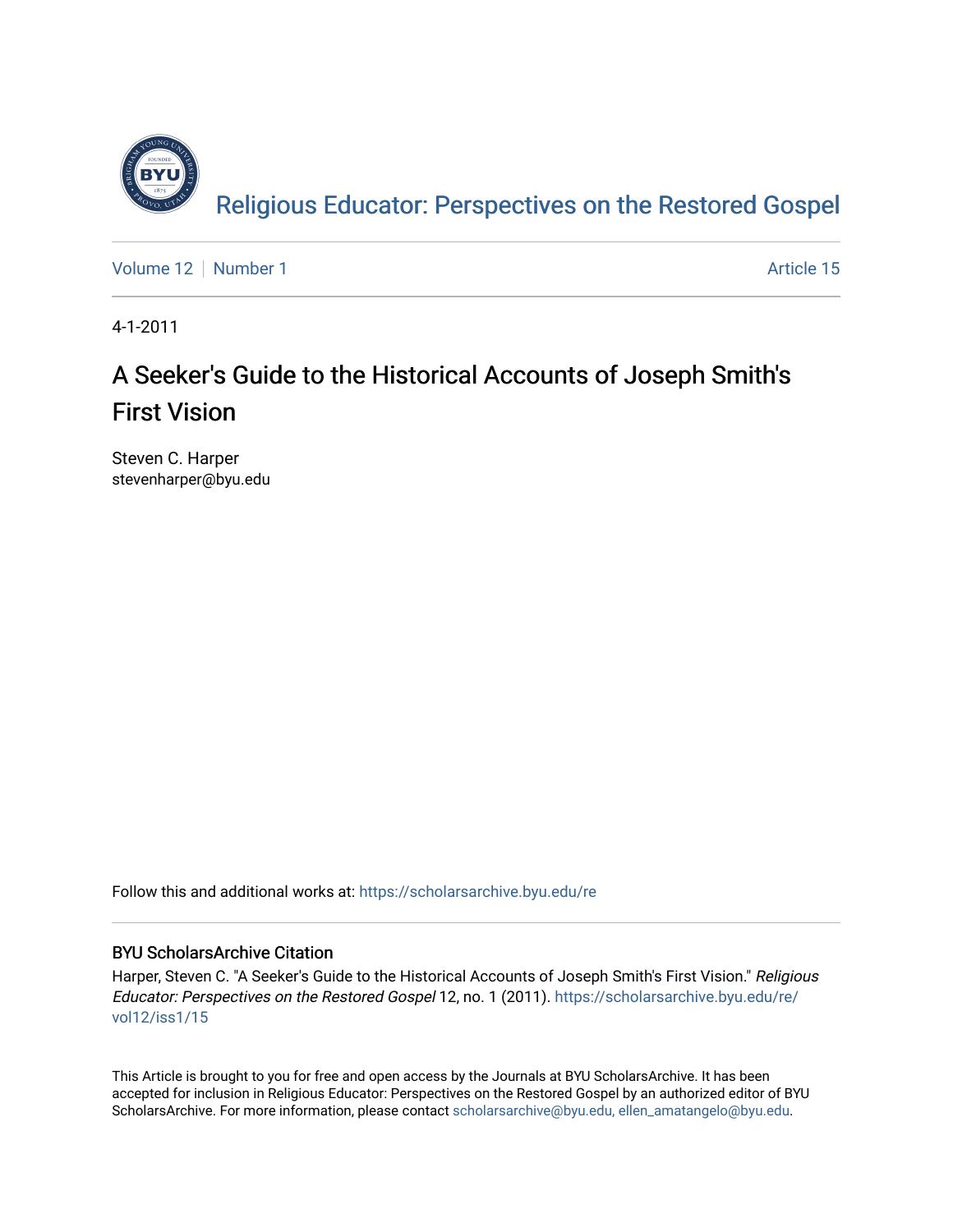

Joseph's multiple accounts have been examined and questioned. Are they credible? To answer that question, seekers need to know all the evidence and examine it for themselves.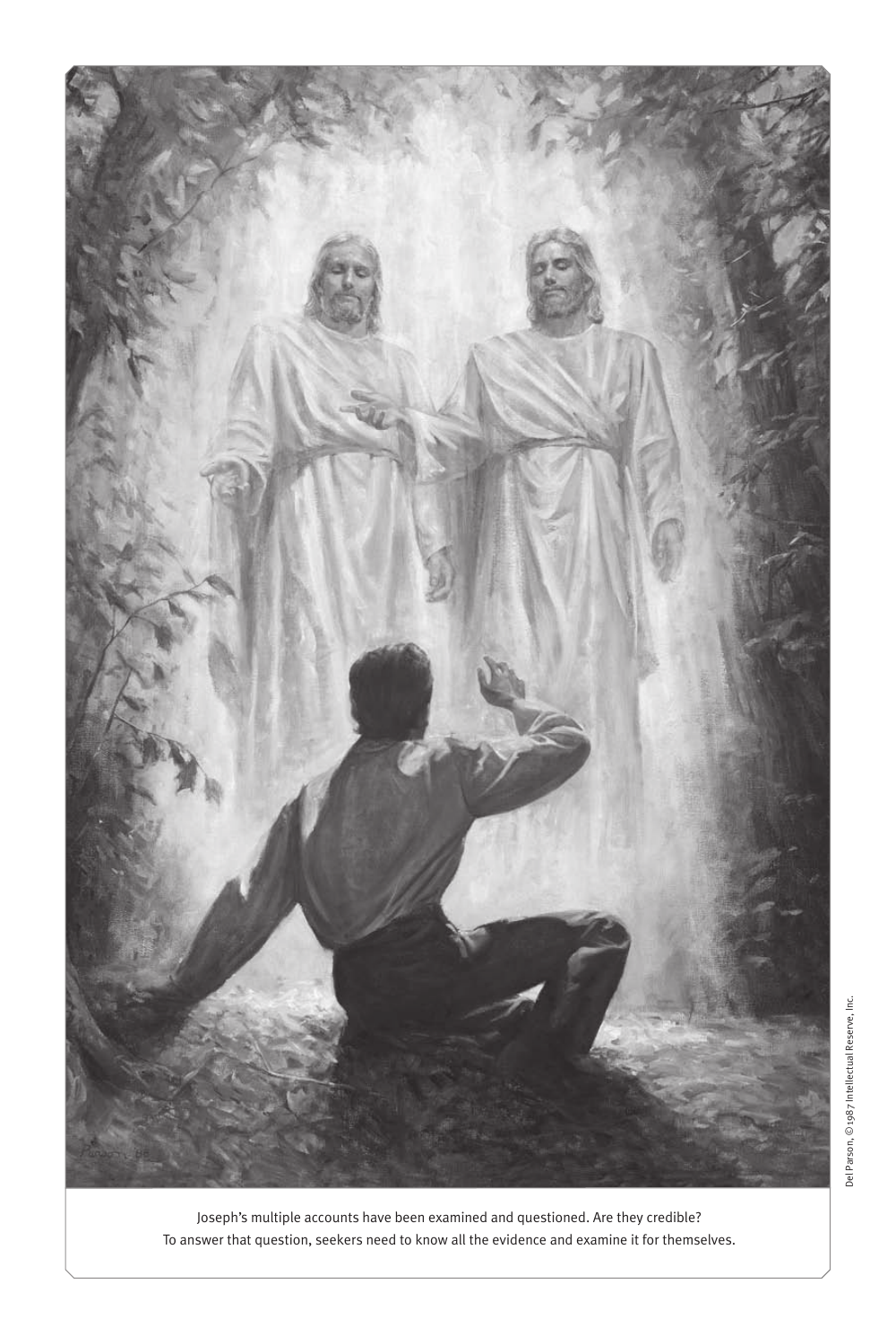## *A Seeker's Guide to the Historical Accounts of Joseph Smith's First Vision*

steven c. harper

Steven C. Harper *(stevenharper@byu.edu)* is an associate professor of Church history and doctrine at BYU.

Joseph Smith's First Vision may be the best documented theophany, or vision of God, in history. The known historical record includes five differoseph Smith's First Vision may be the best documented theophany, or ent accounts in eight statements (three of the statements are nearly identical) of the vision in Joseph's papers, and a few other hearsay accounts in the papers of people who heard him tell of it.<sup>1</sup> Critics contend that the multiple accounts of Joseph Smith's vision are inconsistent with each other or with historical facts and find in them an evolving story that becomes more elaborate over time. The very same evidence sustains a more faithful view that finds Joseph's vision well and richly documented. The multiple accounts do not compel one to disbelieve Joseph Smith. For some the richly documented First Vision is a good reason to believe him.

It is vital to recognize that only Joseph Smith knew whether he experienced a vision of God and Christ in the woods in 1820. He was the only witness to what happened. His own statements are the only direct evidence. All other statements are hearsay. With so much at stake, Joseph's accounts have been examined and questioned. Are they credible? To answer that question satisfactorily, seekers need to know all the evidence and examine it for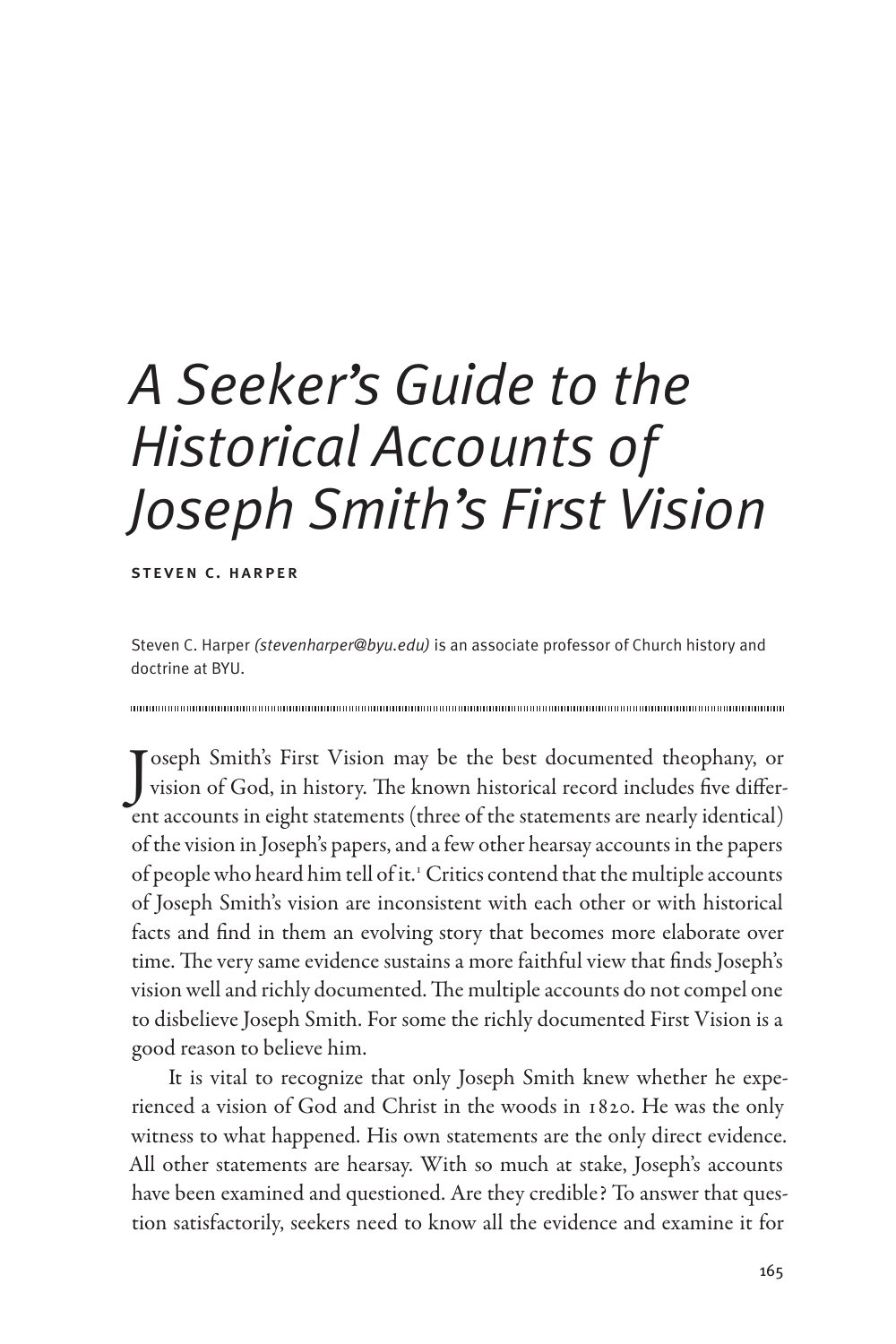themselves, independent of anyone else. For several decades now the Church and various scholars have repeatedly published and publicized the known accounts of Joseph's First Vision, and images of the documents containing his own direct statements are available in the *Selected Collections from the Archives of the Church of Jesus Christ of Latter-day Saints*. 2 But efforts to publish and publicize the historical record of the vision have not been widely read. Relatively few people have learned of these vital historical documents and their contents. Critics, especially with the pervasive use of the Internet, prey upon that ignorance to try to undermine faith in the vision. The antidote to that is to study the accounts Joseph left us.

Each of the accounts has its own history. Each was created in circumstances that shaped what it says, how it was recorded, and thus how it was transmitted to us. Each account has gaps and omissions. Each adds detail and richness. For example, Joseph described a highly personalized experience in his earliest account (1832). Using the language of the revivals, he says he became "convicted of my sins," but he could find no place for forgiveness since "there was no society or denomination that built upon the gospel of Jesus Christ as recorded in the new testament and I felt to mourn for my own sins." This account describes how the Lord appeared and filled Joseph "with the spirit of God," and "spake unto me saying Joseph my son thy sins are forgiven thee." It emphasizes the Atonement of Christ and the personal redemption it offered Joseph. He wrote in his own hand that as a result of the vision, "my soul was filled with love and for many days I could rejoice with great Joy and the Lord was with me."3

Three years later, in 1835, an eccentric visitor from the east inquired of Joseph, whose scribe captured some of Joseph's response in his journal. In this account Joseph cast the vision as the first in a series of events that led to the translation of the Book of Mormon. He emphasized the opposition he felt in the grove, how he made "a fruitless attempt to pray" but couldn't speak until he knelt and was enabled. This account tells that one divine personage appeared in a pillar of fire, followed shortly by another. "I saw many angels in this vision," Joseph added as an afterthought, noting, "I was about 14 years old when I received this first communication."<sup>4</sup> A week later Joseph told another inquirer of the vision, though his scribe recorded only that Joseph gave the fellow an account of his "first visitation of Angels," rather than describing the vision itself.<sup>5</sup> Both of these 1835 accounts were also incorporated into a draft of Joseph's history.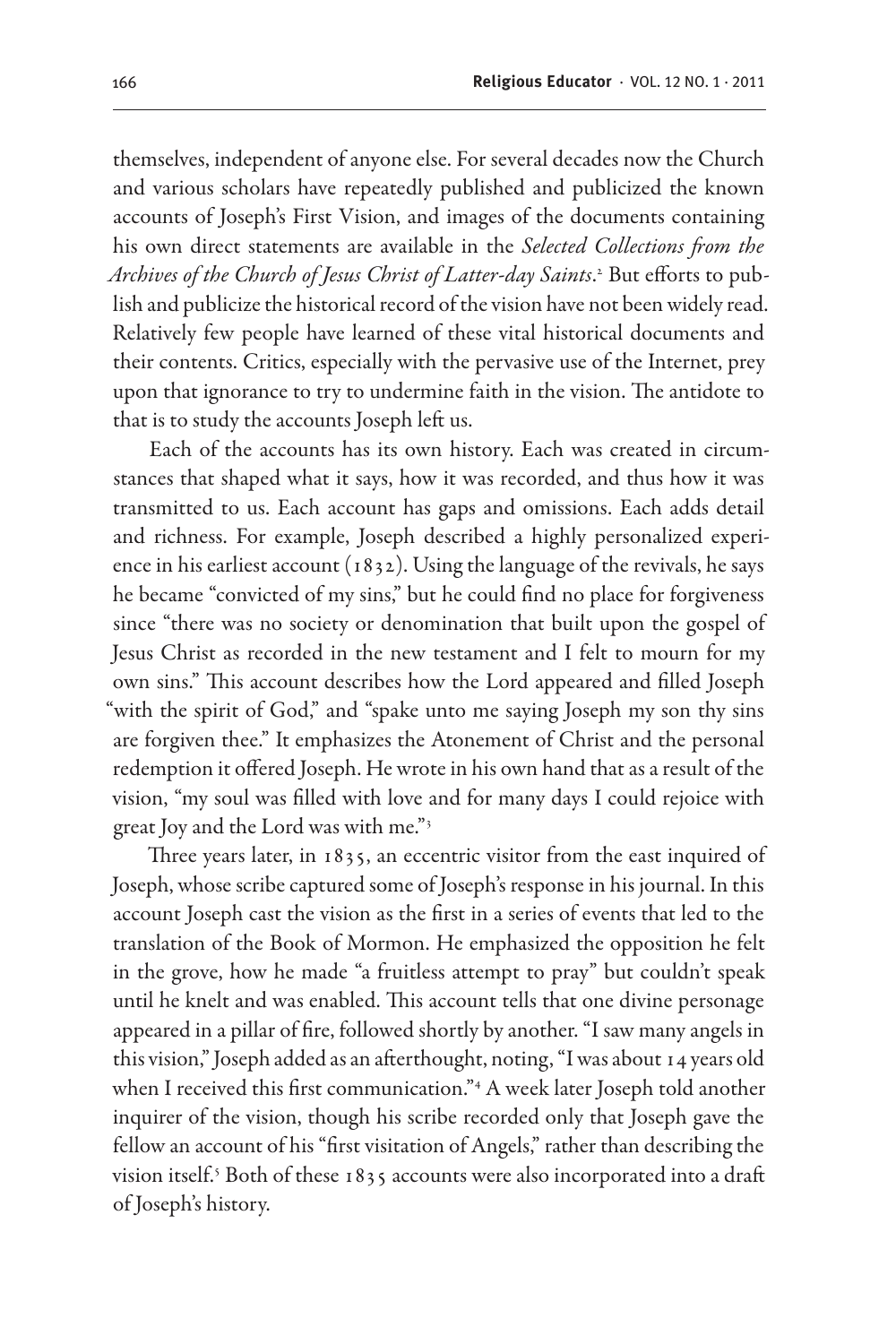Joseph published two accounts of the vision during his lifetime. The first of these to be written and the best known is in Joseph's manuscript history, written in 1838 or 1839 before being published in the Church's newspaper in 1842 and now excerpted in the Pearl of Great Price. The first to be published is Joseph's response to *Chicago Democrat* editor John Wentworth's request for a "sketch of the rise, progress, persecution and faith of the Latter-day Saints" as source material for a friend, George Barstow, who was writing a history of New Hampshire.<sup>6</sup> The original manuscript of this account is missing. Many of Wentworth's papers are thought to have been destroyed in the 1871 Chicago fire, and there is no known evidence that Barstow used Joseph's account, but Joseph had it printed in March 1842 in the Church's *Times and Seasons* newspaper, making it the first account published in the United States.

Joseph and scribe Frederick Williams wrote the earliest account a decade before those two accounts were published, and the Church's historians brought this document across the plains to Utah, but it became unknown to Latter-day Saints until Paul Cheesman published it in his master's thesis in 1965.7 Similarly, the two accounts Joseph's scribe Warren Parrish penned into Joseph's journal in November 1835, which were later copied into a draft of Joseph's history, were generally unknown to Latter-day Saints until LDS historians published them in the late 1960s.<sup>8</sup>

There are also a handful of contemporary hearsay accounts, meaning that they were written by people who heard Joseph describe his vision. Orson Pratt wrote one of these and published it in Scotland in 1840 as *A[n] Interesting Account of Several Remarkable Visions*. It echoes passages from Joseph's earlier accounts and prefigures passages in later ones. Orson Pratt must have had access to Joseph's tellings, either in person or through the documents of the pre-1840 accounts (or both), and possibly to an unknown document that prefigured the 1842 Wentworth letter. Alternatively, Orson's own rendering of the vision may have shaped the account in the Wentworth letter. The two accounts clearly share phrasing.

Pratt's account of the vision is the most thorough of the third-person accounts. Other hearsay accounts include Orson Hyde's 1842 German publication of an account very much like Orson Pratt's, the first translated publication of a first vision account. Levi Richards wrote in his journal of hearing Joseph relate the vision in June 1843. David Nye White, editor of the *Pittsburgh Weekly Gazette*, similarly wrote in his paper of his August 1843 interview with Joseph, including an account of the vision. Alexander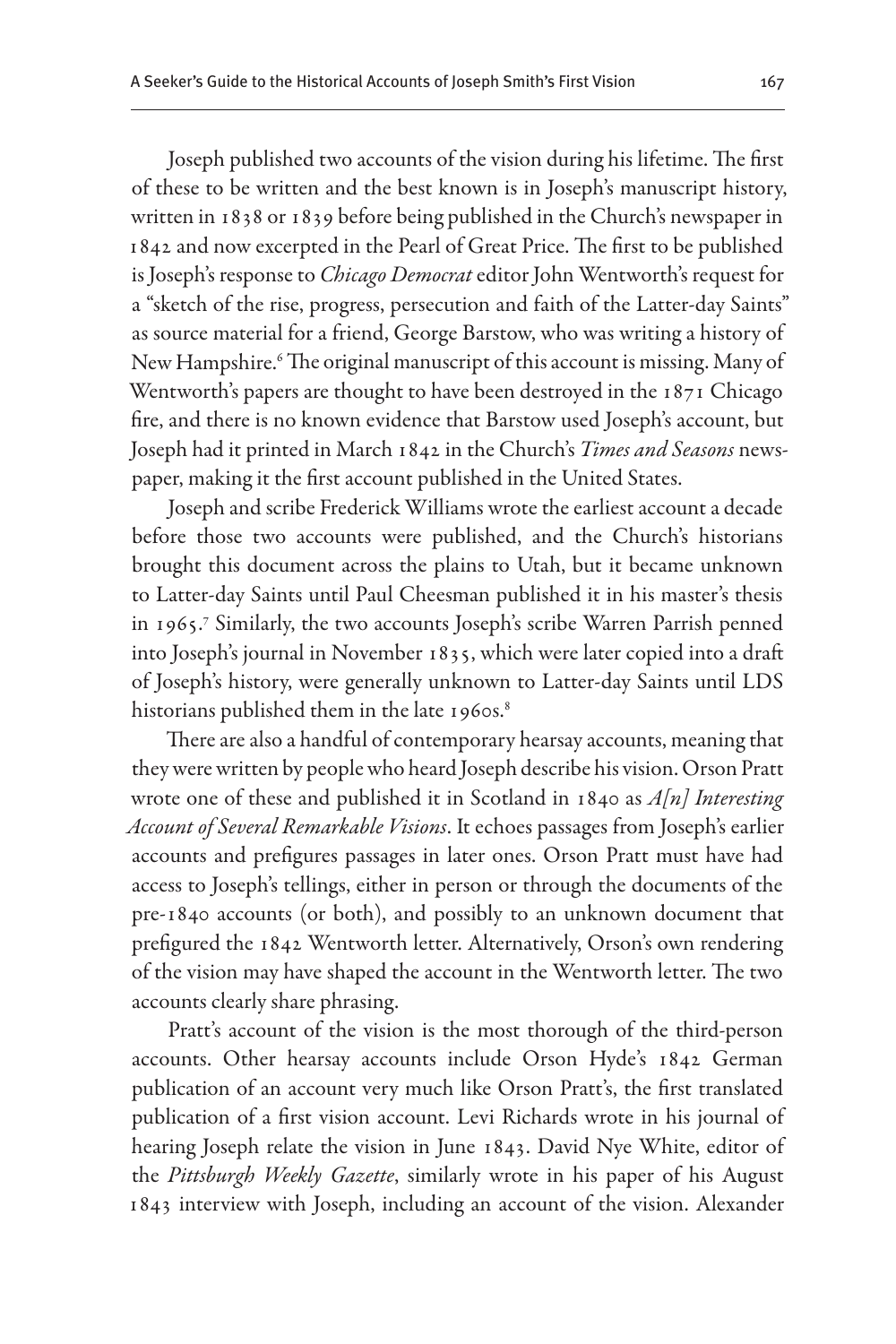Neibaur, a German convert to Mormonism, wrote in his journal of hearing Joseph relate the vision in May 1844, just a month before Joseph's death. All of Joseph's accounts and the hearsay accounts have been published again recently, together with scholarly analysis, in the first two chapters of the book *Opening the Heavens: Accounts of Divine Manifestations, 1820–1844*.

Joseph's several accounts tell a consistent story of teenage angst followed by a comforting heavenly vision, a theophany. It is a fact, however, that the accounts vary in emphasis and disagree on some points. In 1832 Joseph declared that "the Lord opened the heavens upon me and I saw the Lord," perhaps referring to two separate heavenly beings each as the Lord, but not explicitly describing two personages as his later accounts declare. His 1835 account says he saw one personage, then another, as well as "many angels." In one account Joseph called the experience his "first visitation of Angels," in another he "saw two glorious personages."9 Joseph's 1835 and 1838 accounts emphasize opposition from an unseen power. The other accounts do not mention that part of the experience. In the 1832 account, Joseph's scribe Frederick Williams inserted a clause saying that Joseph was sixteen when the vision came, whereas his 1835, 1842, and the 1843 hearsay account all say "about 14" and his 1838 account says "in my fifteenth year," or fourteen.

Those are the objective facts; interpretations of their meaning vary among subjective interpreters. Suspicious interpreters decide that Joseph is unreliable, perhaps even scheming. Trusting interpreters decide that the variability in the accounts makes sense in terms of the particular ways Joseph remembered and related the experience, and the diverse settings and circumstances in which his accounts were communicated, recorded, and transmitted.

Two writers, Fawn Brodie and Wesley Walters, have largely shaped the skeptical interpretations of Joseph's first vision. They first articulated the criticisms that others have since adopted and published and that circulate widely today. Critical interpretations of Joseph's vision share a common hermeneutic or explanatory method. They *assume* how a person in Joseph's position must have acted if his story were true and then show that his accounts vary from the assumed scenario. Sometimes they postulate an alternative to Joseph's own explanation. In the first edition of her biography of Joseph, Fawn Brodie cited his 1838 history, the one excerpted in the Pearl of Great Price. She did not draw on Joseph's 1835 journal or the undiscovered 1832 account and therefore concluded that no one had spoken of the vision between 1820 and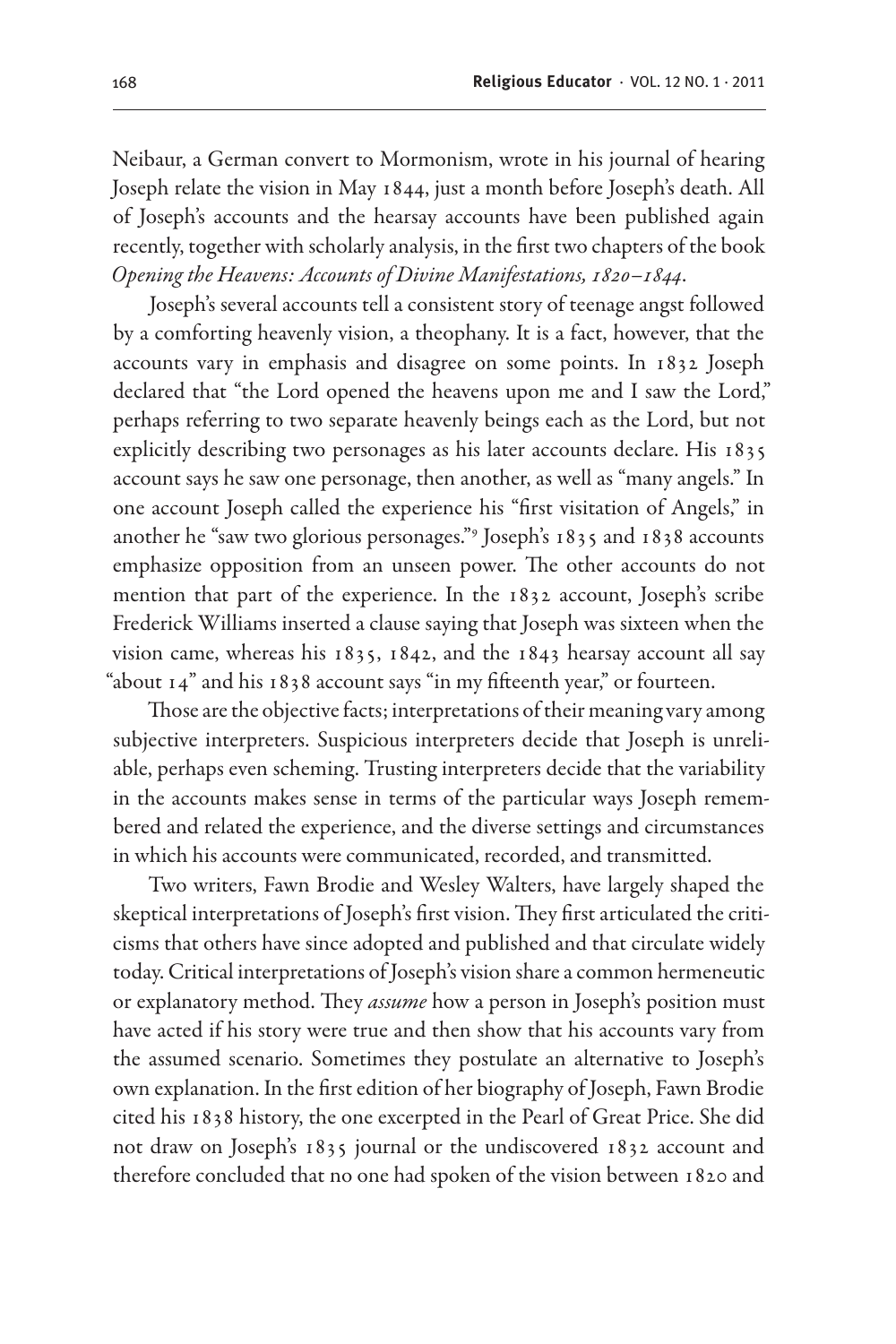about 1840. For Brodie, that meant that Joseph concocted the vision "when the need arose for a magnificent tradition."<sup>10</sup>

Fawn Brodie did not change her assumptions when she revised her biography of Joseph after the 1832 and 1835 accounts were discovered and published. She did not reconsider her interpretation in the light of evidence that showed that Joseph had written and spoken openly of the vision on more than one occasion earlier than 1838. Rather, she simply substituted "1830" for "1834" in this sentence about the vision: "It may have been sheer invention, created some time after 1830 when the need arose for a magnificent tradition."11 She also noted the differences in details between the accounts, suggesting that their inconsistencies evidenced Joseph's invention and embellishment of the story.

Wesley Walters was a Presbyterian minister. Beginning in the 1960s he published articles that claimed that there was no religious revival in Palmyra, New York, in the spring of 1820, and therefore Joseph's claim to have been influenced by such religious fervor must be false.12 Historians of the First Vision have credited Walters with awakening them to investigate the context of Joseph's accounts, but they fault him for forcing his thesis.13 Joseph's accounts do not claim that the revivalism centered in Palmyra itself, as Walters argues. Rather, Joseph located the "unusual excitement on the subject of religion" around Manchester, New York, and used a Methodist term to describe a wider geographical scope than Walters's emphasis on the village of Palmyra. Joseph said that "the whole *district* of country seemed affected" by the revivalism ( Joseph Smith—History 1:5; emphasis added). To nineteenth-century Methodists, a district was somewhat akin to an LDS stake or a Catholic diocese.

It is not hard to empathize with Fawn Brodie or Wesley Walters. Brodie was raised as a Latter-day Saint but chose to leave the faith. For her and like-minded souls, that painful reorientation process requires a reinterpretation of Joseph Smith's First Vision. Walters had just as much at stake. Joseph's most definitive account of his vision relates how he told his mother, "I have learned for myself that Presbyterianism is not true." He also quoted the Savior saying that the Christian creeds "were an abomination" ( Joseph Smith—History 1:19–20). Latter-day Saints who feel defensive about Walters's efforts to undermine the vision should be able to empathize with his response to Joseph's testimony. In one sense, his determined and enduring devotion to his cause is admirable. Even so, the critics and some believers lack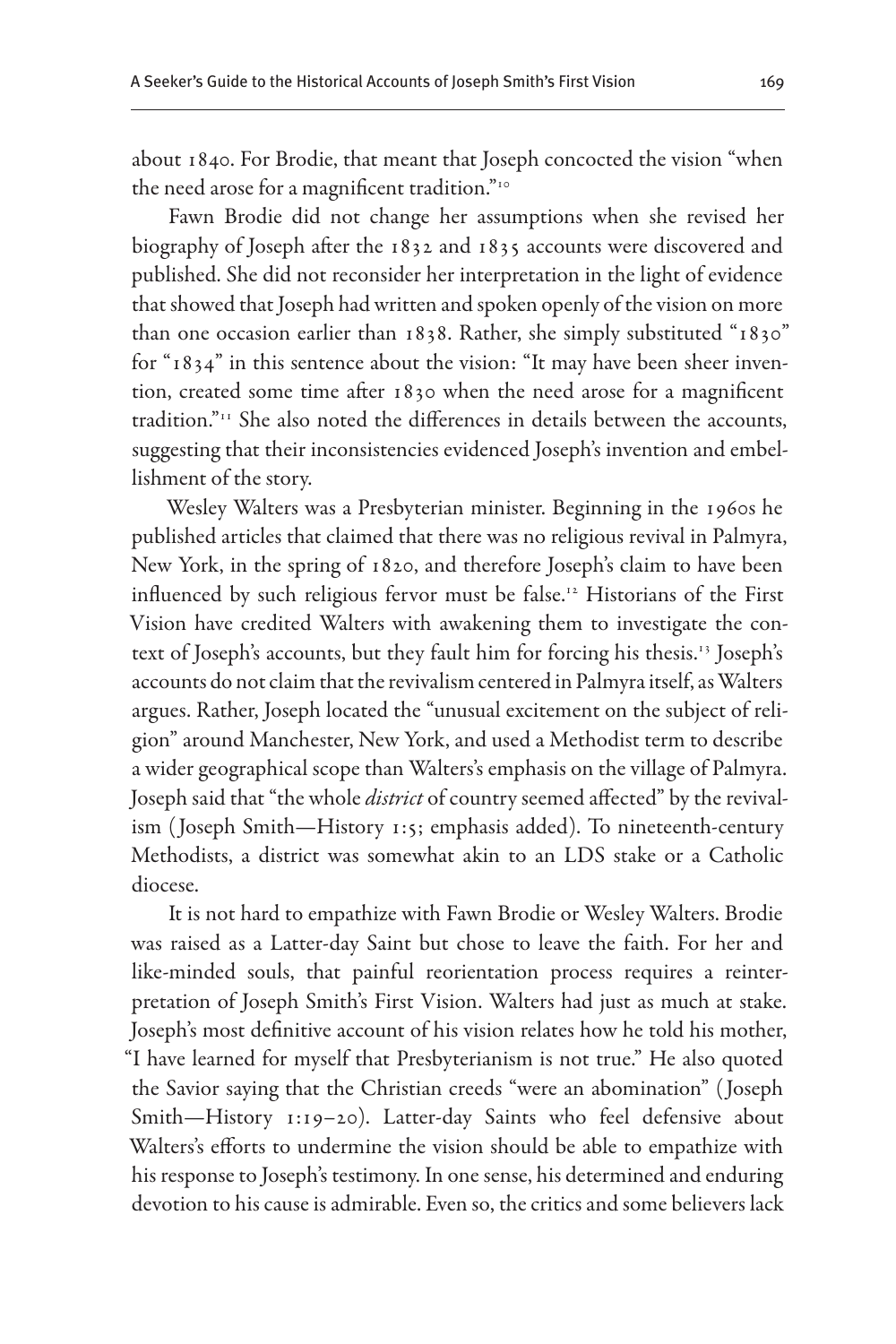the open-mindedness that seekers try to cultivate in their quest to learn the veracity of Joseph's accounts.

The critics' preconceived certainty that the vision never happened as Joseph said it did prevents them from exploring the variety of possibilities that the historical documents offer. All of the unbelieving accounts share a common hermeneutic or interpretive method, sometimes called the hermeneutic of suspicion. It means, simply, that you don't believe what you're being told. One historian (who doesn't believe Joseph Smith) said that he couldn't trust the accounts of the vision because they were subjective and that it was his job to figure out what really happened. By what power is this historian going to discover what actually happened when he is unwilling to trust the only eyewitness? Such historians give themselves godlike abilities to know. They don't seem to grasp the profound irony that they are replacing the subjectivity of historical witnesses with their own subjectivity. Their method is subjectivity squared. Like it or not, they are limited to the historical documents. But they dismiss the plainest readings of the documents in favor of skeptical interpretations. They severely limit possible interpretations by predetermining that Joseph's descriptions cannot be possible. When Joseph's 1832 account was discovered in the 1960s, opening new interpretive possibilities to Brodie, she did not respond with willingness to consider that Joseph might be telling the truth. She simply fit the new evidence into her previous conclusion.

Similarly, the discovery of considerable evidence of revivalism in and around Palmyra, and especially in the region Joseph described, did not alter the argument Wesley Walters continued to make. No matter what evidence came to light, he interpreted it according to his original conclusion. He chose not to see the possibilities available to those who approach Joseph's accounts on a quest to discover if he could possibly be telling the truth. Even today, though much evidence has been discovered, it is common for some skeptics to contentedly repeat the Walters thesis that Joseph's 1838 account is anachronistic, or out of historical order, since they have long since concluded that no unusual religious excitement occurred to catalyze the vision as Joseph's 1838 account suggested. There is evidence that an intense revival stirred Palmyra in  $1816 - 17$ when Joseph moved there with his family. It may have catalyzed Joseph's 1832 description of his mind becoming seriously concerned for the welfare of his soul "at about the age of twelve years."14 About 1818 Joseph's family purchased a farm in Manchester, a few miles south of Palmyra. A Methodist minister wrote in his diary of attending a camp meeting in Palmyra that June.<sup>15</sup> The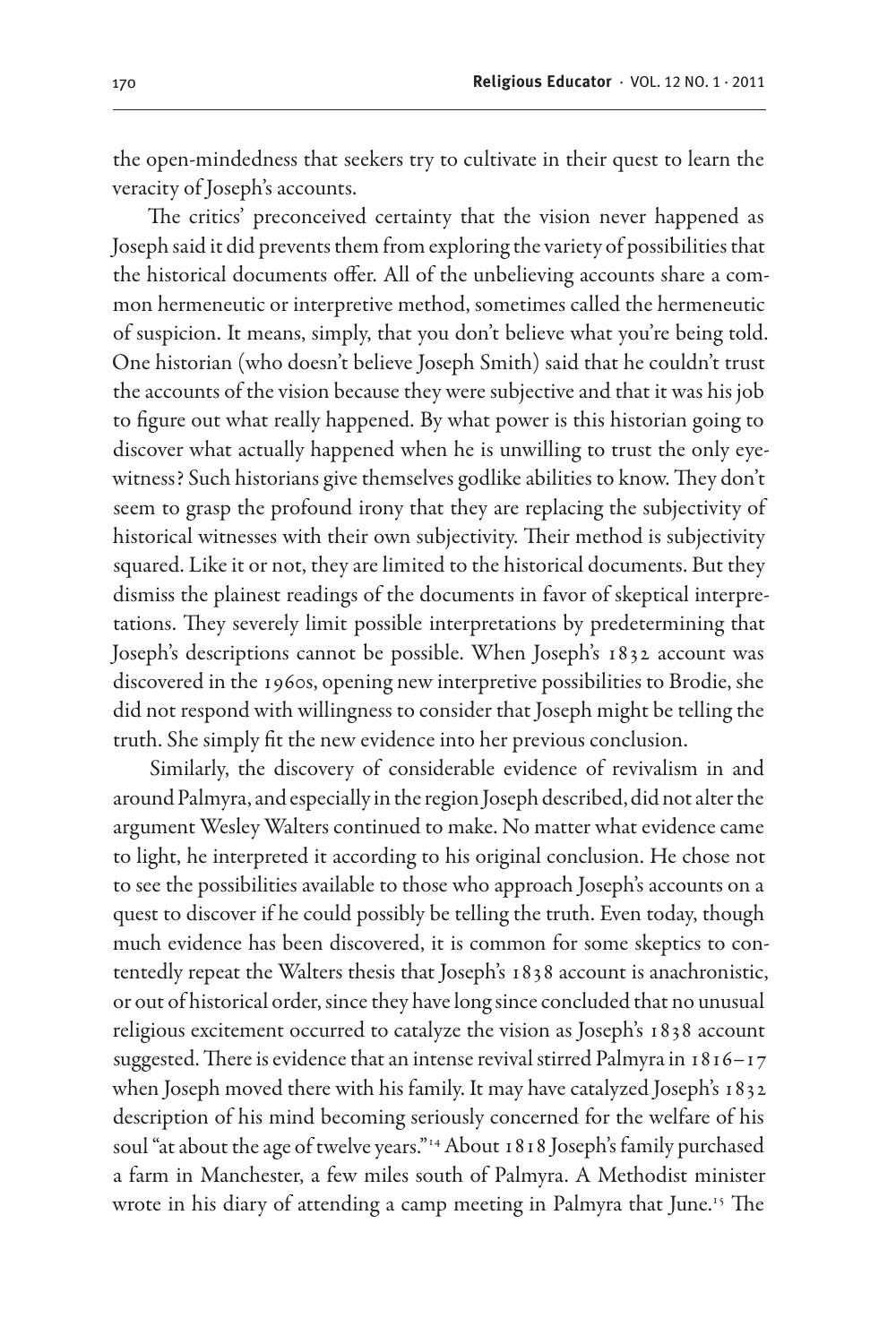next summer, Methodists of the Genesee Conference assembled at Vienna (now Phelps), New York, within walking distance of the Smith farm. The Reverend George Lane and dozens of other exhorters were present. One participant remembered the result as a "religious cyclone which swept over the whole region."<sup>16</sup> Joseph's contemporary and acquaintance Orsamus Turner remembered that Joseph caught a "spark of Methodist fire" at a meeting along the road to Vienna.<sup>17</sup> A Palmyra newspaper documents a revival there in June 1820, which is perhaps not too late to qualify as early spring since it snowed heavily on May 28. The diaries of Methodist minister Benajah Williams show that Methodists and others were hard at work in Joseph's district all the while.<sup>18</sup> They combed the countryside and convened camp meetings to help unchurched souls like Joseph get religion. Joseph's accounts are consistent with this evidence. He said that the unusual religious excitement in his district or region "commenced with the Methodists" and that he became "somewhat partial" to Methodism (Joseph Smith—History 1:5–8). The Walters thesis, though heartfelt and tenaciously defended by him and uncritically accepted and perpetuated by others, no longer seems tenable or defensible.<sup>19</sup>

Similarly, parts of Fawn Brodie's thesis are not as compelling as they once were. The evidence she analyzed in her second edition suggested to her that Joseph embellished each telling of the vision until it matured into the canonized 1838 account. But even later accounts do not continue to become longer, more detailed, or elaborate. Rather, these accounts return to sounding like Joseph's earlier, less-developed accounts. This evidence can be interpreted as Joseph's intention to make his 1838 account definitive and developed for publication, whereas some of the less-developed accounts, including ones later than 1838, were created for other purposes. Some were delivered on the spur of the moment and captured by someone remembering and writing later.

For those who choose to read Joseph's accounts with the hermeneutic of suspicion, the interpretation of choice is likely to remain that Joseph elaborated "some half-remembered dream" or concocted the vision as "sheer invention."20 Those are not historical facts. They are skeptical interpretations of the fact that Joseph reported that he saw a vision. There are other ways to interpret that fact. Indeed, all of the scholars who have studied the accounts of the vision for decades and written the seminal articles and the only scholarly book on the vision share what one of them described as a hermeneutic of trust.<sup>21</sup>

One will arrive at the same conclusions as the skeptics if one shares their assumptions about what the facts mean. But if one is open-minded, other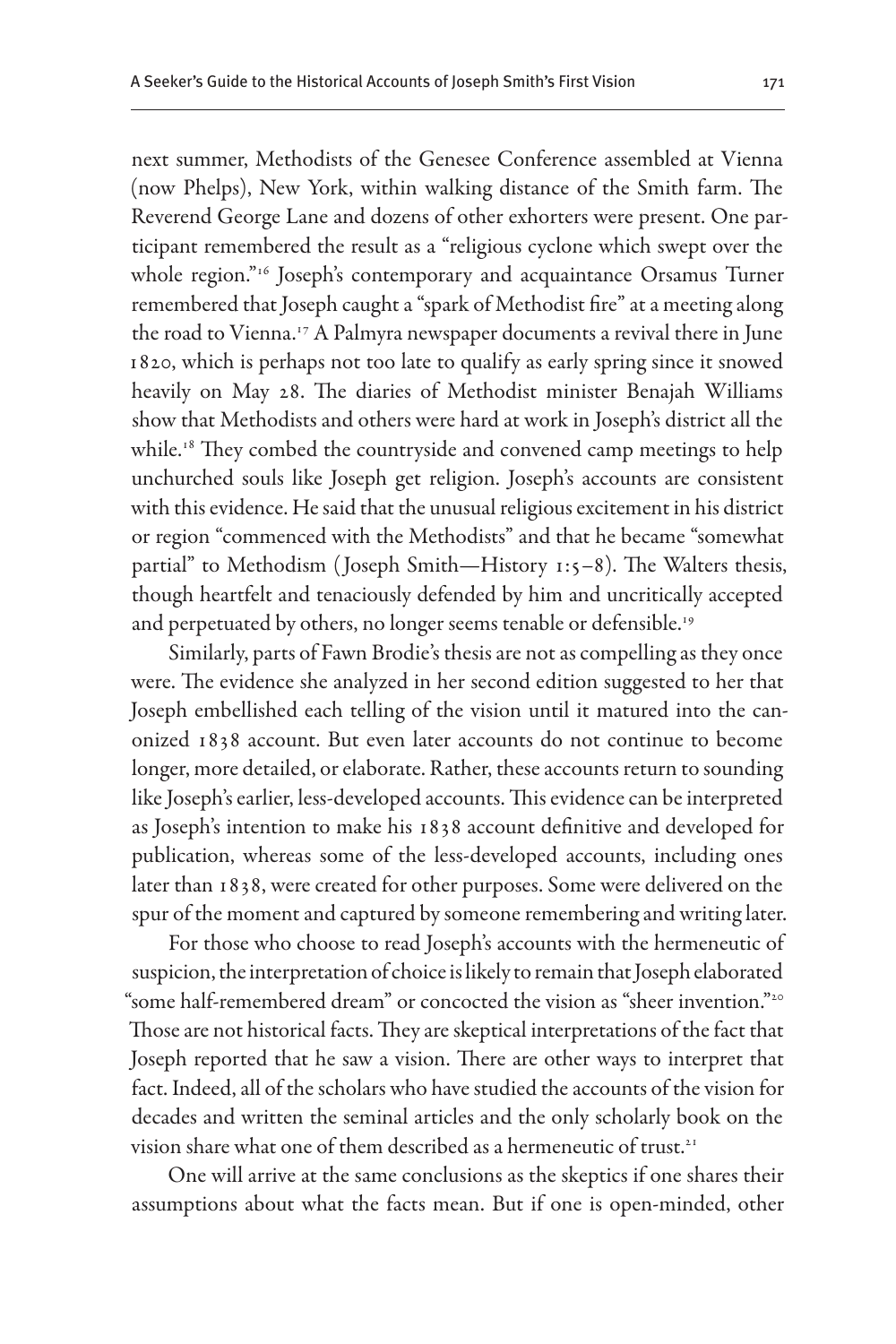meanings for the same facts are possible. The danger of close-mindedness is as real for believers as for skeptics. Many believers seem just as likely to begin with preconceived notions rather than a willingness to go where Joseph's accounts lead them. They might assume, for instance, that Joseph told his family of the vision immediately or wrote it immediately, that he always understood all of its implications perfectly or consistently through the years, that he would always remember or tell exactly the same story, or that it would always be recorded and transmitted the same. But none of those assumptions is supported by the evidence. Some believers become skeptics in short order when they learn of the accounts and find that their assumptions of what would happen if Joseph told the truth are not supported by the historical record.

There is an alternative approach to the evidence. It is humble, believing, and thoroughly informed. It does not assume that one already knows how Joseph would respond to and tell a heavenly vision. Instead it allows his accounts to shape that understanding. This is the historical method. It is the method of the believing scholars who study all of the accounts and the context in which Joseph lived and wrote or told them. Richard L. Bushman, one such scholar, wrote:

Behind the simplest event are complex motives and many factual threads conjoining that will receive varying emphasis in different retellings. In all accounts of his early religious experiences, for example, Joseph mentions the search for the true church and a desire for forgiveness. In some accounts he emphasizes one, in some the other. Similarly, in the earliest record of the first vision he attributes his question about the churches to personal study; in the familiar story written in 1838 or 1839 he credits the revival and the consequent disputes as raising the issue for him. The reasons for reshaping the story usually have to do with changes in the immediate circumstances. We know that Joseph suffered from attacks on his character around 1834. As he told Oliver Cowdery when the letters on Joseph's early experiences were about to be published, enemies had blown his honest confession of guilt into an admission of outrageous crimes. Small wonder that afterward he played down his prayer for forgiveness in accounts of the vision. Such changes do not evidence an uncertainty about the events, as Mr. Walters thinks, as if Joseph were manufacturing new parts year by year. It is folly to try to explain every change as the result of Joseph's calculated efforts to fabricate a convincing account. One would expect variations in the simplest and truest story.<sup>22</sup>

Several scholars read Joseph's accounts with a hermeneutic of trust and find them consistent where it counts. These are not bumpkins. They include Ivy League–educated historians who have authored prize-winning books and have studied the documents and their context for decades.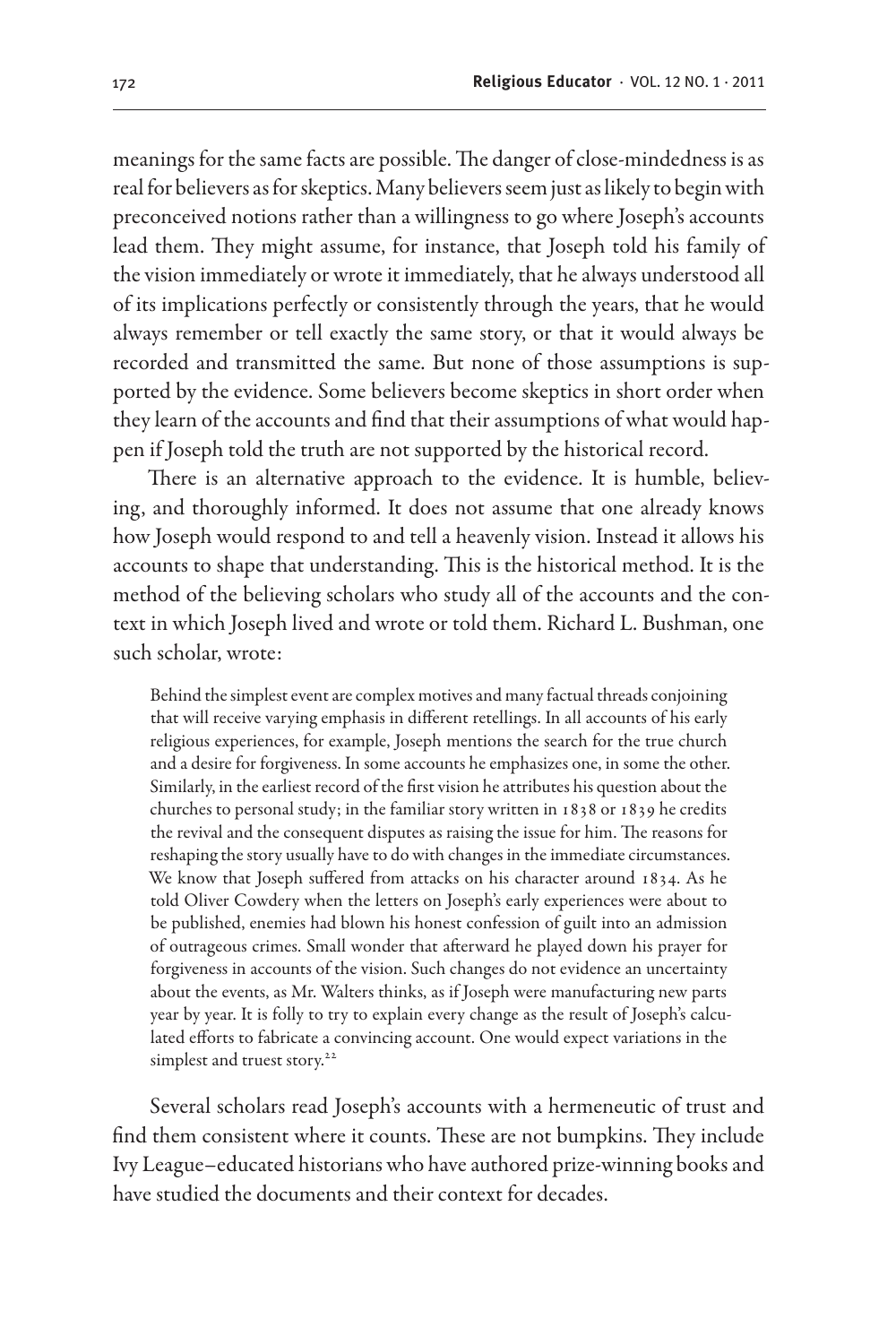Such scholars are open to historical possibilities. For instance, Joseph may have purposely or unconsciously conflated events. Such compression or blurring is common when people remember and tell their histories. Joseph may have had a hard time remembering exactly when the vision occurred and, thus, how old he was at the time. Some of his accounts use the word "about" to describe his age or when his father moved to Palmyra or later the Manchester farm or other details of the story. As we all do, Joseph may have mixed information from his explicit episodic memory (the kind that consciously recalls events from the past) with semantic memory (the kind that knows what it knows without remembering how it knows, as in remembering one's name or phone number).

It was Joseph's vision and thus the accounts are undeniably subjective. All remembered things are. "Memories," wrote a foremost scholar of memory, "are records of how we have experienced events, not replicas of the events themselves." If two people had witnessed it together, their memories of it would be independent and different. Each would remember it a bit differently from the other and a bit differently each time they remembered it. Their memories would be mixtures of past and present. That is, whatever they were thinking about in the present to catalyze their memory of the vision would influence the nature of the memory.<sup>23</sup>

One scholar of memory wrote that "just as visual perception of the three dimensional world depends on combining information from the two eyes, perception in time—remembering—depends on combining information from the present and the past."<sup>24</sup> Another scholar used the same analogy. He explained that "merely to remember something is meaningless unless the remembered image is combined with a moment in the present affording a view of the same object or objects. Like our eyes, our memories must see double; these two images then converge in our minds into a single heightened reality."25 Another memory scholar calls this heightened reality "insight" and acknowledges that it "may sound a bit magical."26 Historian Richard Bushman described the process of finding insight in memory. "When we have a strange experience," he said, "something that is new, we have to understand it in terms of what is old. Events and experiences do not carry their meaning on the surface. We have to look around in the inventory of ideas that we have in order to make sense of what has occurred to us. And so [ Joseph had] to enlarge his inventories . . . in order to make sense of an experience that he had before."<sup>27</sup>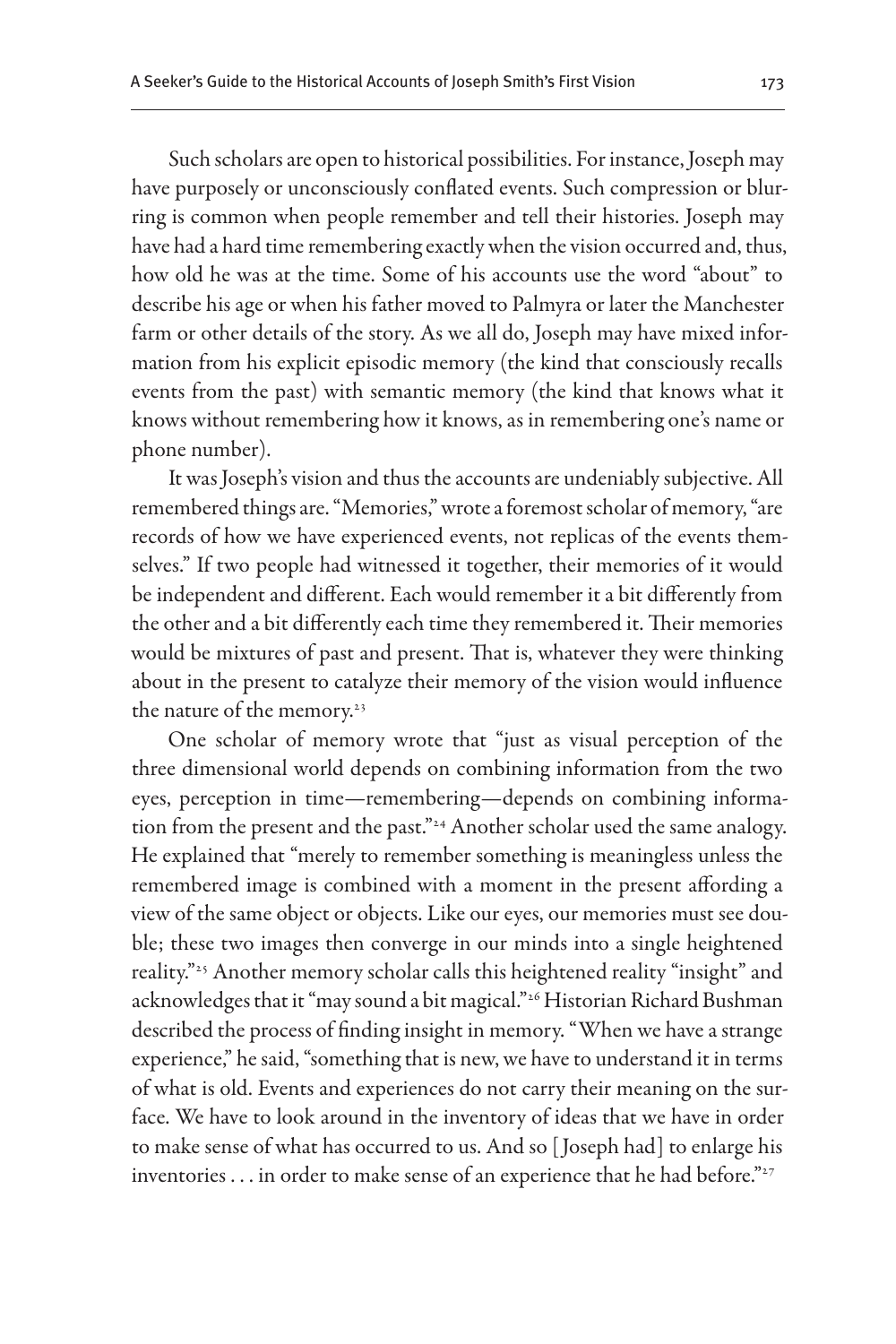Some assume that anyone who had such a heavenly experience could not possibly forget the date or their age, but who is qualified to make such an assumption? How do they know how a person responds to or remembers a heavenly vision? Those who choose the hermeneutic of trust do not prejudice the issue but rather listen to Joseph carefully with an open mind and make an informed decision about the veracity of his accounts. One who did that was the literary scholar Arthur Henry King. He wrote:

When I was first brought to read Joseph Smith's story, I was deeply impressed. I wasn't inclined to be impressed. As a stylistician, I have spent my life being disinclined to be impressed. So when I read his story, I thought to myself, this is an extraordinary thing. This is an astonishingly matter-of-fact and cool account. This man is not trying to persuade me of anything. He doesn't feel the need to. He is stating what happened to him, and he is stating it, not enthusiastically, but in quite a matter-of fact way. He is not trying to make me cry or feel ecstatic. That struck me, and that began to build my testimony, for I could see that this man was telling the truth.<sup>28</sup>

Many people who hear or read one or more of Joseph's accounts arrive at the same conclusion. Others, of course, do not. It is not therefore the historical facts or the accounts of the vision that compels the conclusion one makes about it. Believing or not in one of the best-documented theophanies in history is ultimately a conscious, individual decision. One must decide whether to trust or be suspicious of the historical record created by Joseph Smith. That decision reveals much more about the subjective judgments of its maker than it does about the veracity of the claims Joseph made in historical documents. RE

## **Notes**

<sup>1.</sup> These are reprinted and analyzed in John W. Welch, ed., *Opening the Heavens: Accounts of Divine Manifestations, 1820–1844* (Provo, UT: Brigham Young University Press, 2005),  $1 - 75$ .

<sup>2.</sup> Dean C. Jessee, ed., "The Early Accounts of Joseph Smith's First Vision," *BYU Studies* 9, no. 3 (1969): 275–94; *Personal Writings of Joseph Smith*, comp. ed. Dean C. Jessee, rev. ed. (Salt Lake City: Deseret Book; Provo, UT: Brigham Young University Press, 2002); and *Papers of Joseph Smith*, ed. Dean C. Jessee, 2 vols. (Salt Lake City: Deseret Book, 1989–92). See also Milton V. Backman Jr., *Joseph Smith's First Vision: Confirming Evidences and Contemporary Accounts*, 2nd ed. (Salt Lake City: Bookcraft, 1980), especially the appendices; Milton V. Backman Jr., "Joseph Smith's Recitals of the First Vision," *Ensign*, January 1985, 8–17; James B. Allen, "Eight Contemporary Accounts of Joseph Smith's First Vision—What Do We Learn from Them," *Improvement Era*, April 1970, 4–13; Richard L. Anderson, "Joseph Smith's Testimony of the First Vision," *Ensign*, April 1996, 10–21. More recently, see Dean C. Jessee,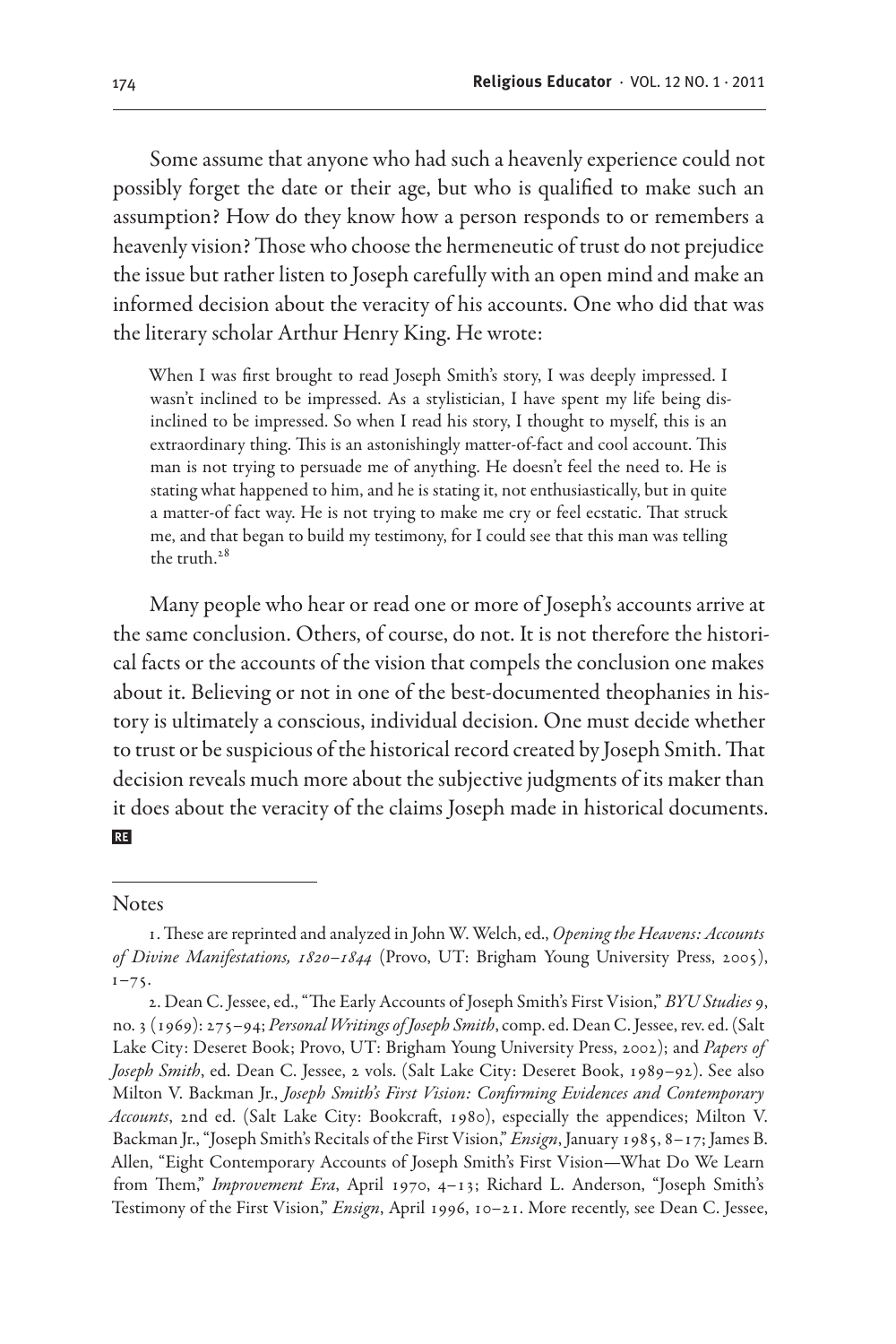"The Earliest Documented Accounts of Joseph Smith's First Vision," and James B. Allen and John W. Welch, "The Appearance of the Father and the Son to Joseph Smith in 1820," in *Opening the Heavens*, 1–34 and 35–76, respectively.

3. Welch, *Opening the Heavens*, 4–7.

4. Welch, *Opening the Heavens*, 7–8.

5. Welch, *Opening the Heavens*, 10–11.

6. Welch, *Opening the Heavens*, 17.

7. Paul R. Cheesman, "An Analysis of the Accounts Relating to Joseph Smith's Early Visions" (master's thesis, Brigham Young University, 1965), 126–32.

8. James B. Allen, "The Significance of Joseph Smith's 'First Vision' in Mormon Thought," *Dialogue: A Journal of Mormon Thought* 1 (Autumn 1966): 40–41. Dean C. Jessee, "The Early Accounts of Joseph Smith's First Vision," *BYU Studies* 9, no. 3 (1969): 275–94.

9. Welch, *Opening the Heavens*, 3–19.

10. Fawn M. Brodie, *No Man Knows My History: The Life of Joseph Smith the Mormon Prophet* (New York: Alfred A. Knopf, 1945), 25.

11. Fawn M. Brodie, *No Man Knows My History: The Life of Joseph Smith the Mormon Prophet*, 2nd ed. (New York: Vintage, 1995), 25.

12. See, for example, Wesley P. Walters, "New Light on Mormon Origins from the Palmyra Revival," *Dialogue: A Journal of Mormon Thought* 4, no. 1 (Spring 1969): 60–67.

13. Dean C. Jessee, James B. Allen ( July 27, 2009), Richard L. Anderson ( July 29, 2009), Larry Porter (July 30, 2009), Richard L. Bushman (July 31, 2009), Milton V. Backman Jr., (August 12, 2009), interviews by Samuel A. Dodge, video recording, transcriptions in possession of author.

14. Welch, *Opening the Heavens*, 4.

15. Aurora Seager wrote in his diary, "I attended a camp-meeting at Palmyra," in June 1818. He said that over the weekend about twenty people were baptized and forty became Methodists. See E. Latimer, *The Three Brothers: Sketches of the Lives of Rev. Aurora Seager, Rev. Micah Seager, Rev. Schuyler Seager, D.D.* (New York: Phillips & Hunt, 1880), 12, quoted in D. Michael Quinn, "Joseph Smith's Experience of a Methodist 'Camp Meeting' in 1820," *Dialogue* Paperless E-Paper 3, December 20, 2006, 2–3.

16. Quoted in Milton V. Backman Jr., "Awakenings in the Burned-Over District," *BYU Studies* 9, no. 3 (Spring 1969): 308.

17. Orsamus Turner, *History of the Pioneer Settlement* (Rochester, NY: William Alling, 1852), 213. Richard L. Anderson evaluates Turner's credibility as a witness in "Circumstantial Confirmation of the First Vision through Reminiscences," *BYU Studies* 9, no. 3 (1969): 373–404.

18. Diaries of Benajah Williams, in possession of Michael Brown, Philadelphia.

19. Backman, "Awakenings in the Burned-Over District," 309; Richard L. Bushman, "The First Vision Story Revived," *Dialogue* 4, no. 1 (1969): 85.

20. Brodie, *No Man Knows My History*, 2nd edition, 25.

21. Richard L. Bushman, interview by Samuel Dodge, July 31, 2009, Provo, Utah, transcription in author's possession.

22. Bushman "The First Vision Story Revived," 83.

23. Daniel L. Schacter, *Searching for Memory: The Brain, the Mind, and the Past* (New York: Basic, 1996), 6.

24. Schacter, *Searching for Memory*, 28.